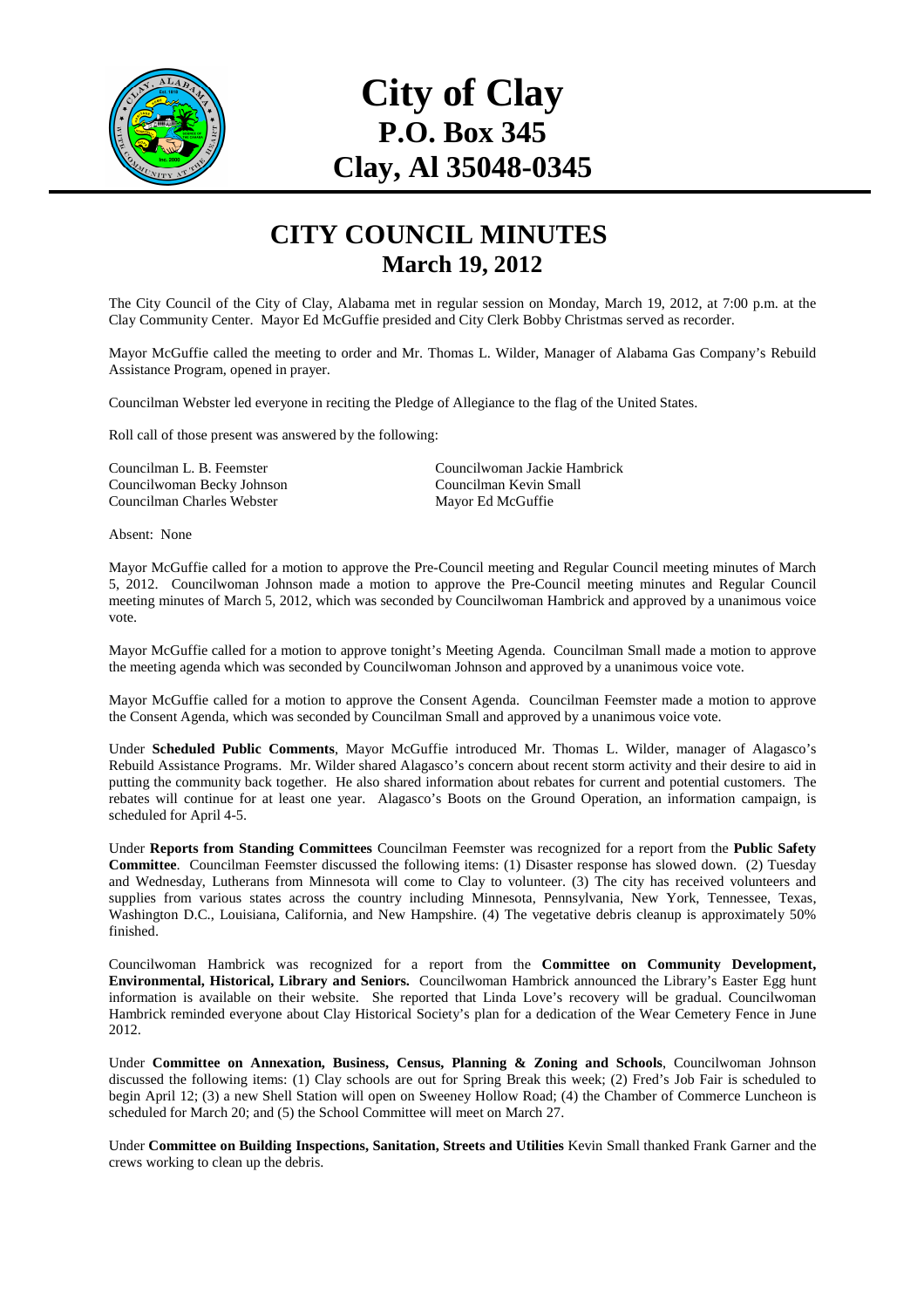

## **CITY OF CLAY CITY COUNCIL MINUTES March 19, 2012**

Councilman Webster was recognized for a report on the **Committee on Parks and Recreation**. He announced that Opening Day at the ballpark is scheduled for March 31. He also presented the Park Board's recommendation to hire a Park Superintendent. Councilman Webster reminded everyone that the Clay Community Singings are held on the second Saturday of every month at the Community Center.

Under **Reading of Petitions, Applications, Complaints, Appeals, Communications, etc**. there was nothing to report.

Under the **City Clerk's Report**, City Clerk Bobby Christmas welcomed Mr. Greg Cochran, attorney for the Alabama League of Municipalities to the meeting tonight. City Clerk Bobby Christmas reported the account balances in the 4 & 5 Cent Gasoline Fund = \$103,714.77; 7 Cent Gasoline Fund = \$120,410.42; Capital Improvement Fund = \$257,587.55; Concession Stand = \$3,634.21; Contractors Bond = \$43,375.76; General Fund = \$664,590.15; Library Fund = \$2,109.66; and Senior Citizens Fund =  $$6,331.11$ .

Under **Resolutions, Ordinances, Orders and Other Business** Mayor McGuffie called for a motion to enter into unanimous consent. Councilwoman Johnson made a motion to suspend the regular rules of order and enter into unanimous consent which was seconded by Councilman Small.

That motion was put before the Council and a roll call vote was conducted with the results as follows:

Yeas: Council members Feemster, Hambrick, Johnson, Small, Webster, and Mayor McGuffie

Nays: None

Mayor McGuffie introduced Ordinance 2012-04, an Ordinance Authorizing the Issuance of General Obligation Warrants, Series 2012-A, which was read by City Clerk Bobby Christmas.

Councilman Feemster made a motion to approve Ordinance 2012-04 which was seconded by Councilman Small.

The motion was put before the Council and a roll call vote was conducted with the results as follows:

Yeas: Council members Feemster, Hambrick, Johnson, Small, Webster and Mayor McGuffie

Nays: None

Mayor McGuffie introduced Ordinance 2012-05, an Ordinance Annexing Property at 2441 Old Springville Road into the City of Clay, which was read by City Clerk Bobby Christmas.

Councilman Small made a motion to approve Ordinance 2012-05 which was seconded by Councilwoman Johnson.

The motion was put before the Council and a roll call vote was conducted with the results as follows:

Yeas: Council members Feemster, Hambrick, Johnson, Small, Webster and Mayor McGuffie

Nays: None

Mayor McGuffie introduced Resolution 2012-04, A Resolution Amending Resolution 2011-37 Designating Meeting Times for the School Committee for 2012, which was read by City Clerk Bobby Christmas.

Councilwoman Johnson made a motion to approve Resolution 2012-04 which was seconded by Councilman Small.

The motion was put before the Council and a roll call vote was conducted with the results as follows:

Yeas: Council members Feemster, Hambrick, Johnson, Small, Webster and Mayor McGuffie

Nays: None